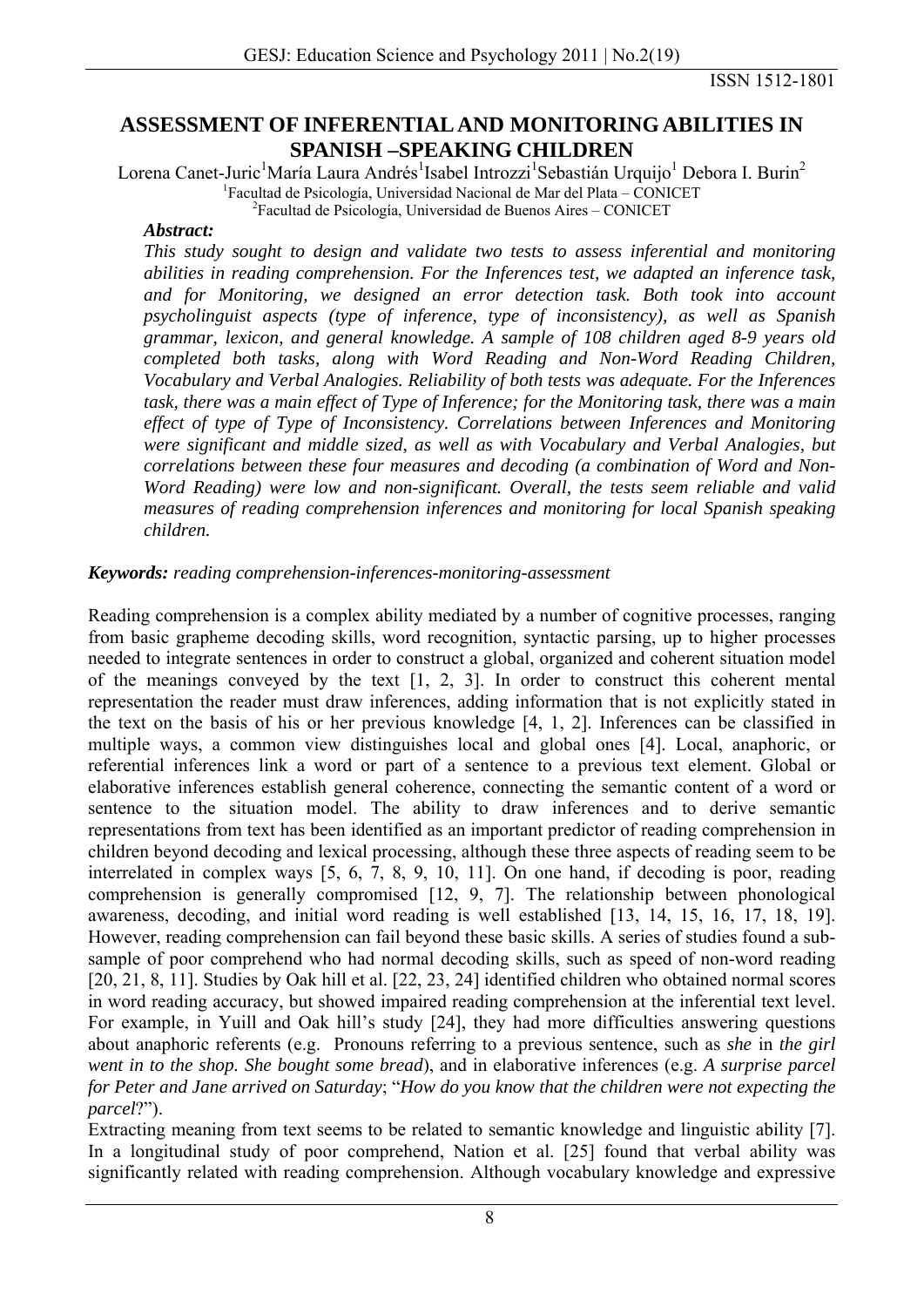language at five years old were not significant predictors of reading comprehension difficulties at eight years old, it could be partially attributed to low difficulty of word tests and restriction of the sample. In general, studies have shown that children who exhibit poor comprehension despite normal performance in decoding skills may have difficulties with vocabulary and word knowledge, and other aspects of language such as grammar and figurative uses [26, 5, 20, 27, 28, 29, 30].

As compared with basic reading skills, there are fewer psychometric instruments to evaluate higher order comprehension abilities. Studies frequently employ the Neal Analysis of Reading Ability test (NARA) [31], which requires children to read out loud several stories and answer questions about literal and inferential information afterwards. Two scores are obtained: one for errors in reading out-loud, another for comprehension responses. However, the independence of both scores has been questioned [7, 10]. Spooner et al. [10] compared children with low and high decoding abilities but matched for listening comprehension, and found that NARA measures were related: children with decoding difficulties also had lower performance in comprehension questions. They attributed this finding, in part, to an instrument artifact, namely, Nora's continue/discontinue rule based on the number of decoding errors. So then, assessment of both aspects of reading should be done separately. Assessment of higher order processes in reading comprehension should also take into account other confound variables, such as memory and speech production demands when responding. Spooner et al. [10, exp. 3] obtained better performance with recognition of correct responses than open-ended answers: while skilled comprehend were unaffected by question type, less skilled comprehend scored significantly higher with forced-choice questions than with openended questions. Nevertheless, forced-choice recognition might not be the best comprehension assessment method, given that the groups did not differ with this technique. Memory and lexical choice demands in response production were investigated by Cain and Oak hill [32]; they evaluated literal and inferential questions (anaphoric and elaborative) in two administration conditions, with or without the text when responding. When the text was absent, high and low skilled readers as assessed by the NARA [31] differed in both literal and inferential questions, but when it was present, differed only in the inferential questions. In Spanish, a frequently used reading comprehension test is PROLEC [33], which has different subtests for decoding and reading comprehension at the text level. The text comprehension subtest requires literal and inferential answers after reading four narrative short texts. Nevertheless, a large scale study of 524 children aged 6-8 years old found significantly more accurate responses to inferential than to literal questions [34], which suggests difficulty is tied to remembering exact information, and thus the test could be measuring memory rather than comprehension. Furthermore, although questions would admit several correct responses, or variations in the answers, PROLEC scoring only considers one correct response [34]. In synthesis, if higher order comprehension processes such as inferences are the target of assessment, the instrument should not score also for decoding ability, should avoid memory and lexical production demands by keeping the text present when responding, and should allow for response variation and difficulties in production, and forced-choice recognition might not be advisable. Oak hill, Cain and Bryant [2003] developed an experimental task to measure literal and inferential aspects in children's narrative reading comprehension that fulfills the criteria mentioned above. We have adapted and validated this task to employ it as a psychometric measure of inferences in reading comprehension for Spanish speaking children. One of the objectives of the present study is to present this adaptation and validation in an 8-9 years old local sample.

In order to build a coherent mental model, the reader not only needs to access previous knowledge; he or she must supervise ongoing comprehension to detect breaches in continuity, inconsistencies or errors, and activate repair strategies. Monitoring is another high-order ability related to reading comprehension, defined as the executive function or meta-comprehension processes that run parallel to comprehension, controlling and regulating the process, and detecting gaps and inconsistencies [36, 7, 37]. Error detection tasks have been usually employed to assess individual differences in monitoring or meta-comprehension [38, 39, 40, 41, 42, 43, 44, 45, 46, 47, 48, 24].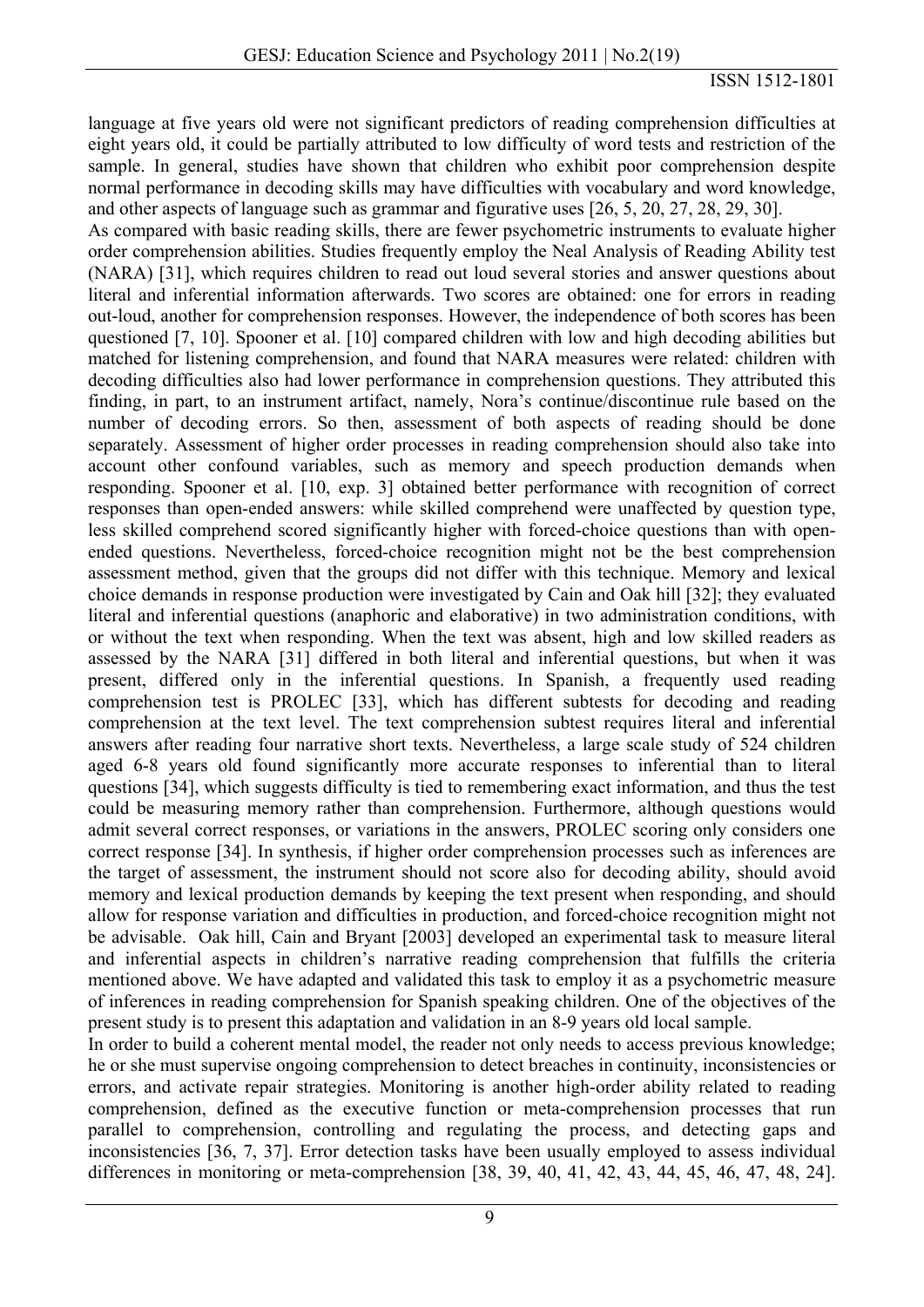They present texts with inconsistencies or contradictions between a character's description and his or her behavior (internal or structural consistency), or between information presented in the text and previous knowledge (external consistency), or errors in the quantity and quality of information provided by the text. For example, Marksman [45] employed an error detection task in which children read short stories, some of which contained conflicting information (e.g. *there is absolutely no light at the bottom of the ocean...When it is that dark the fish cannot see anything.... Some fish that live at the bottom of the ocean can see the color of their food; that is how they know what to eat*). They asked children to suggest any changes that they thought would make the stories easier to understand. Younger, and lower reading comprehension ability children, detected fewer inconsistencies, but performance was better if they were warned about inconsistencies and were provided with a strategy to detect them. Oakhill et al. [46] addressed error detection (spontaneous, and with instructions to detect them) in 9-10 years-old children with good or poor comprehension ability, controlling for decoding and vocabulary. They manipulated the amount of information between contradictory statements, and measured children's working memory capacity. Poor comprehenders had more trouble with inconsistencies, and performance was worse when the inconsistent information was not adjacent, but this effect was not explained by working memory capacity. Oakhill et al. [46] attributed this monitoring difference to defficiencies in the global mental model constructed by the poor comprehenders, a suggestion also made by Markman [45]. In Spanish, Jaramillo, de la Montana and Rojas [49] administered two texts with internal and external inconsistencies to a simple of 60 9-10 years old Colombian children. They found that external consistency errors (such as "*rabbit… short ears*") were better identified than internal inconsistencies (such as "*had killed the coyote*" and several sentences later "*when the coyote saw it*"). However, the task asked for reading out-loud and verbalizing thoughts along reading, but did not explicitly state that the texts had inconsistencies that were to be found. Furthermore, 26 % of the children reported a lack of knowledge of key text words, thus confounding monitoring with lexical processes. And although they were measuring individual differences, they did not analyze the task's psychometric characteristics. In synthesis, reading comprehension monitoring ability has been measured with error detection tasks, but there is not such an instrument in Spanish. In the present study we have constructed and validated a test of comprehension monitoring for Spanish speaking children.

So then, this paper presents the design and validation of two tests aimed at higher level processes in reading comprehension, inferences and monitoring. We have studied item characteristics of the new tasks, reliability, and relation to other reading measures to establish validity. A sample of urban Argentinean 6-8 years-old children completed both tests, along with measures for basic reading skills, Word and Non-Word Reading, and Reading Speed, from the Children Neuropsychological Assessment Battery (*Bacteria de Evaluation Neuropsychological Infantile – ENI*) [50], and for verbal general ability and word knowledge, Verbal Analogies - ENI [50] and Vocabulary – WISC-III [51].

# *Participants*

One hundred and eight children (50 girls and 58 boys) aged 8-9 years old (mean age  $= 8.52$ , s.d.  $=$ 0.66) native Spanish speakers, who attended two elementary schools in Mar del Plata, Argentina, completed all tasks. School authorities approved their participation and provided support for the study. Parents were informed about the research aims and tasks to be performed, and gave written consent.

Method

## *Materials*

*Inferences.* The reading comprehension inferences task (*Inferences*) was an adaptation of Cain and Oak hill's [32], which consisted of three short narrative stories followed by six questions: two about literal information, two requiring anaphoric inferences bridging two sentences (e.g. *Helen looked down on the beach from her hotel window. She could see lots of sunbathers and a man walking*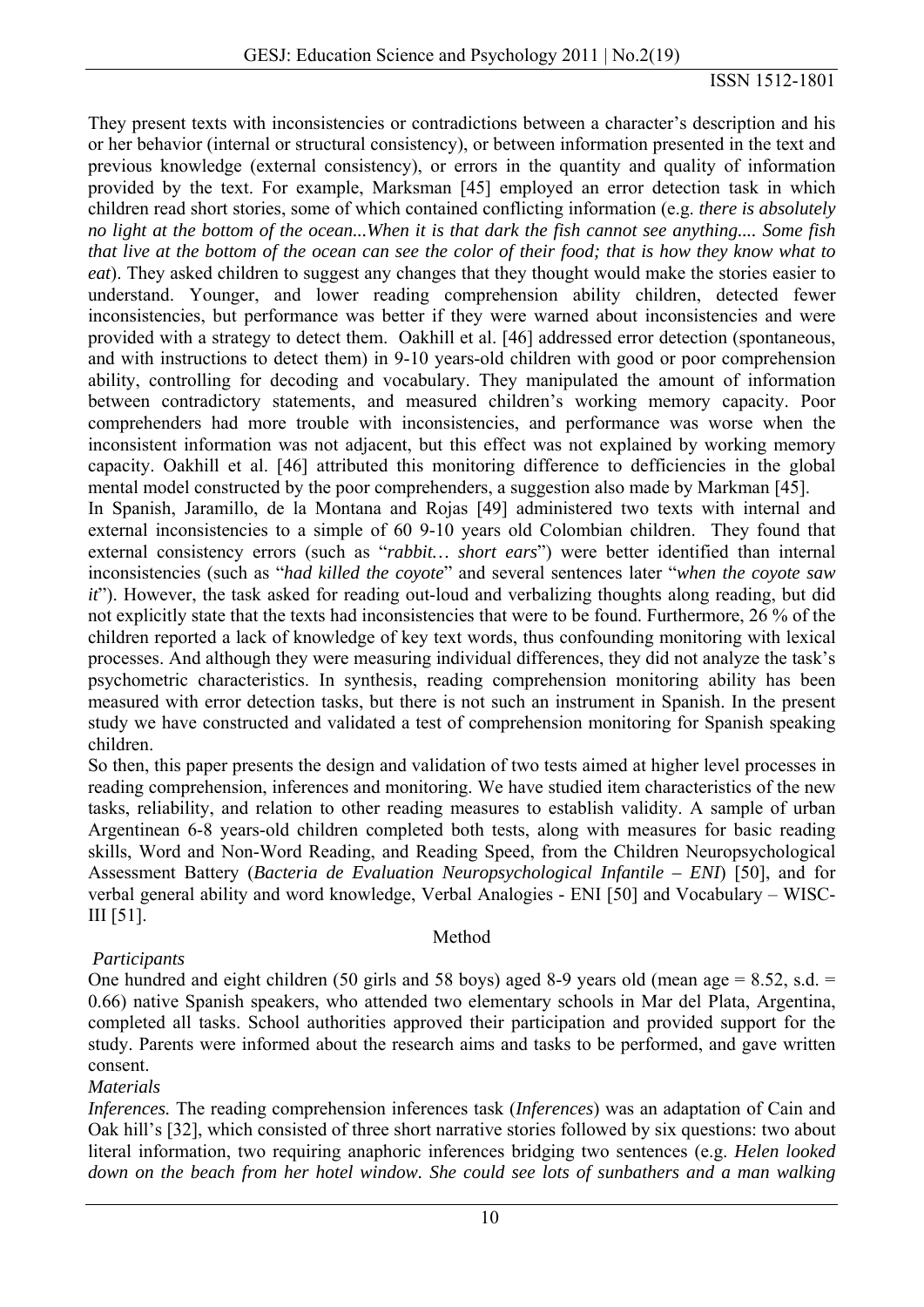*along selling those ice-creams and cold drinks. Question: Where was the man selling ice-creams?)*  And two elaborative questions requiring previous knowledge to make sense of the information conveyed by the text (e.*g. Sam and Helen went on holiday to France. The journey took over two hours. Sam sat by the window. He looked down on the mountains as they passed overhead. Question: How did Helen and Sam travel to France?)* A fourth text provided by the original authors (Cain, personal communication, 2006) was also included. In addition, a fifth text practice text, and adequate instructions for the local context were generated.

Adaptation of the stories included two psychologists and a linguist expert, who inspected the texts for linguistic content and previous knowledge required, and informal pilot testing with children. Several changes were performed in an iterative process. Regarding anaphoric references, the referent of the anaphora was always placed in the previous sentence. Other modifications were related to Spanish language, such as eliminating repetitions of the subject of the sentence (English always requires a subject, in Spanish such a repetition is not required and is infrequent in normal communication), and adding some pronouns. For example: "*Jake was very hungry when he got home"* was substituted by "*Estaba muy hambriento cuando llegó a su casa*". However, care was taken to avoid facilitation of anaphoric inferences in the critical parts of the texts. As for the elaborative inferences, modifications were related to the local children's general knowledge, such as places, scenarios, or objects (e.g. *Chile* instead of *France*, *took a shower* instead of *got into the water*, *popcorn* instead of *candy floss*).

The Inferences task thus designed consisted of a practice text and four experimental texts (approximate length: 12 - 14 sentences), each followed by six questions. Questions were answered with the text in sight, not from memory recall. A set of possible correct answers was determined, as well as alternative responses with partial scoring. The maximum possible score was 24 points (8 for literal, 8 for anaphoric, and 8 for elaborative information).

*Monitoring.* An error detection task [38, 45, 52] was constructed to assess reading comprehension monitoring (*Monitoring*). We wrote six texts adapted from Marksman [45] and children's books, embedding in each story a semantic inconsistency or contradiction. Two presented an internal inconsistency, that is, information inconsistent with a previous statement. For example, "*The dog and the cat hated each other. The dog chased the cat and bit his tail... The dog, whose tail ached ..."* [original, in Spanish]. Other two stories presented a structural or coherence inconsistency, where a sentence about a character's behavior contradicted previous trait information. For example, "*The city of White Houses has a lot of friendly neighbors... no one as generous as the water man.... The water man, angry as always..*." [Original, in Spanish]. The remaining two stories presented an external inconsistency, that is, a sentence contained information that did not conform to the reader's general knowledge. For example, "*On Sunday morning, Ines and her sister woke up early. They ... went to the bakery to buy croissants and other pastries. When they got back home, they went directly to the kitchen to prepare dinner to surprise their parents...*" [Original, in Spanish]. In addition, instructions and a practice text with a structural inconsistency were developed. As for Inferences, the Monitoring task was refined in an iterative process with judges and informal pilot testing.

The final version of the task consisted of a practice text and six experimental items (approximate length: 4 sentences). The inconsistent information was in adjacent sentences for two stories, and with one intervening sentence in the other two stories. The child was asked to read each text outloud, to detect (point out) which part of the text was incorrect or did not make sense, and to explain why. If the child did not perform adequately in the practice text, the experimenter showed the error and how to detect it. The maximum total score was 6.

*Decoding ability.* Participants completed two subtests, Word Reading and Non-Word Reading, from the Children Neuropsychological Assessment Battery (*Batería de Evaluación Neuropsicológica Infantil – ENI*) [50]. These tests required reading out-loud printed words and non-words, and were scored for accuracy. Scores were combined to generate the *Decoding* measure.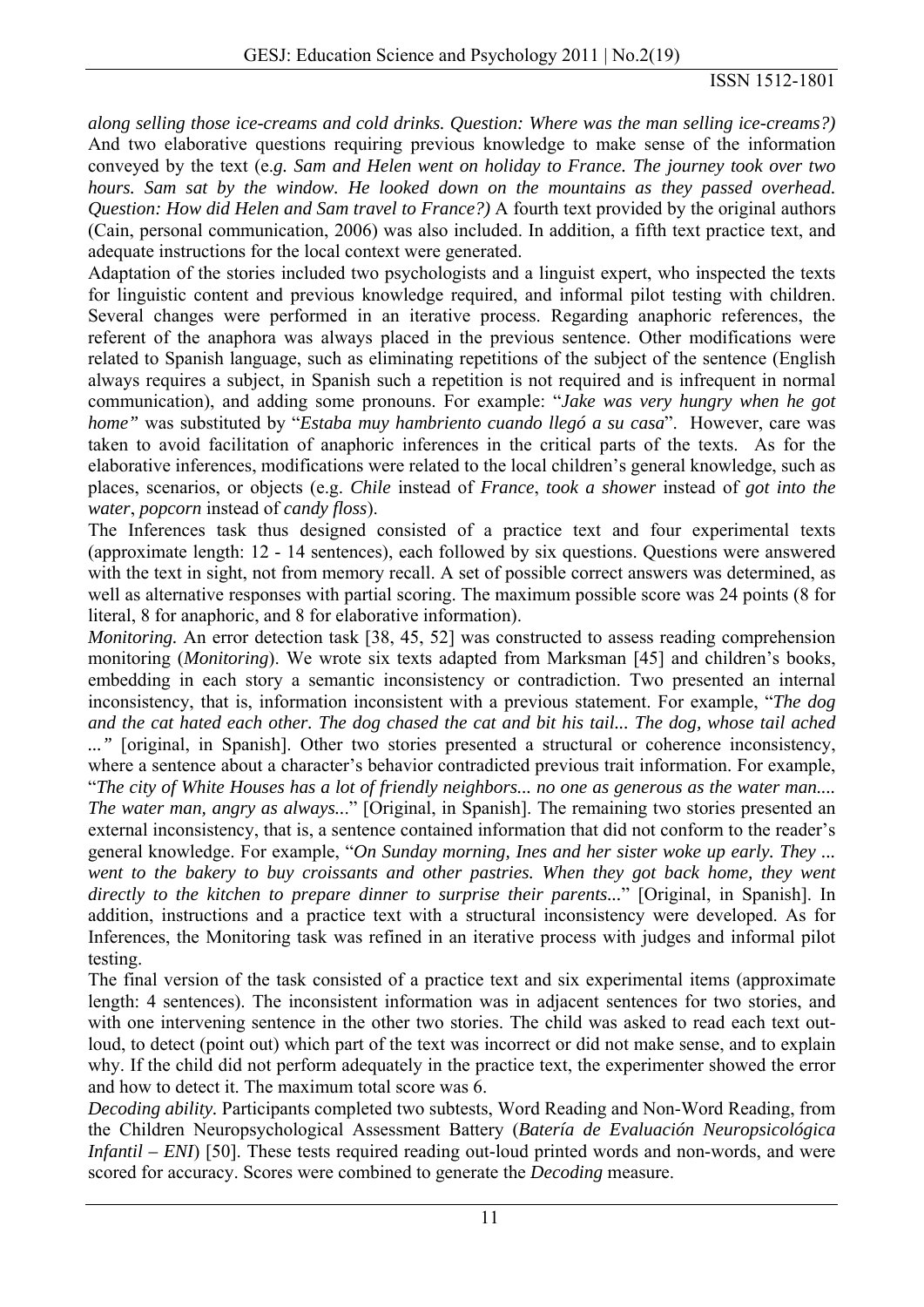*Verbal ability and conceptual knowledge*. Two tests measured the child's vocabulary and conceptual knowledge, and verbal ability. In Vocabulary (WISC – III) [51] children had to define meanings of frequent and infrequent words. Verbal Analogies - ENI [50] presented word pairs, and the child's task is to explain what they have in common (e.g.: *freedom-justice*; *eye- nose* [original, in Spanish]).

## *Procedure*

After parent's informed consent, children were tested individually in a quiet room at their school, in a two session lasting half hour approximately. Tasks were completed in the same order. Word Reading, Non-Word Reading, Verbal Analogies, and Vocabulary were administered according to published norms. For the Inferences task, a booklet with each story in a different page was presented to the child. Instructions asked for careful reading at his or her own pace, to answer questions about each story. A training story was completed first, with feedback and explanation of the correct answers in case of errors. Literal answers were transcribed and then scored according to pre-established criteria as incorrect (0), partial (0.5), or correct (1) for each answer, for a total of 24 answers. Monitoring stories were also presented in printed cards in a booklet. The order of presentation was contra balanced. The Monitoring task's instructions required the child to read each text out-loud and to point out which part of the text was incorrect or did not make sense, providing an explanation for it. If the child did not perform adequately in the practice text, the experimenter showed the error and how to detect it. Scoring as correct (1) required detection of inconsistency and explanation of the error, for a total of six answers.

After all the children were tested, parents were offered a written feedback, in general terms, about their child's performance.

#### Results

Both new tasks, Inferences and Monitoring, were analyzed first. Item analyses for each task are shown in Tables 1 and 2. In both cases, items varied in their overall difficulty, and also in their correlation with the total scale. Overall internal consistency was adequate: for Inferences, Cronbach's  $\alpha = 0.69$ ; for Monitoring, Cronbach's  $\alpha = 0.72$ . For the Inferences task, there was a main effect of Type of Inference  $(F_{(2,105)} = 109.34; p < 0.001, \eta^2 = .68)$ . Paired comparisons showed that elaborative inferences were more difficult than bridging  $(t_{106}=11.349 \text{ p} < 0.001)$  and literal ones ( $t_{106}$  = 14.249  $p < .001$ ), but there were no differences between literal questions and those requiring bridging inferences  $(t_{106} = -1,318 \, p = .190)$ . For the Monitoring task, there was a main effect of type of error detection  $(F_{(1,107)}$  = 202,962,  $p < 0.001$ ,  $\eta^2 = .65$ ). External inconsistency were significantly more difficult than structural  $(t_{107} = 5.603 \text{ p} < .001)$  and internal ones ( $t_{107}$  = 5,308 *p* < .001).

Table 1.

|                   | Type of Inference for the Inferences Task |      |                       |                       |
|-------------------|-------------------------------------------|------|-----------------------|-----------------------|
| Type of Inference | Mean Score (S.D.)                         | S.D. | Item-Test Correlation | Mean Difficulty Index |
|                   |                                           |      | (corrected)           |                       |
| Literal           | 0.74                                      | 0.2  | .460                  | 79.11                 |
| <b>Bridging</b>   | 0.71                                      | 0.18 | .584                  | 72.89                 |
| Elaborative       | 0.46                                      | 0.85 | .524                  | 41 79                 |

 *Item Statistics (Mean Score, S.D., Item-Test Correlation, Difficulty Index) as a Function of Type of Inference for the Inferences Task* 

## Table 2.

 *Item Statistics (Mean, S.D., Item-Test Correlation, Difficulty Index) as a Function of Type of Inconsistency for the Monitoring Task*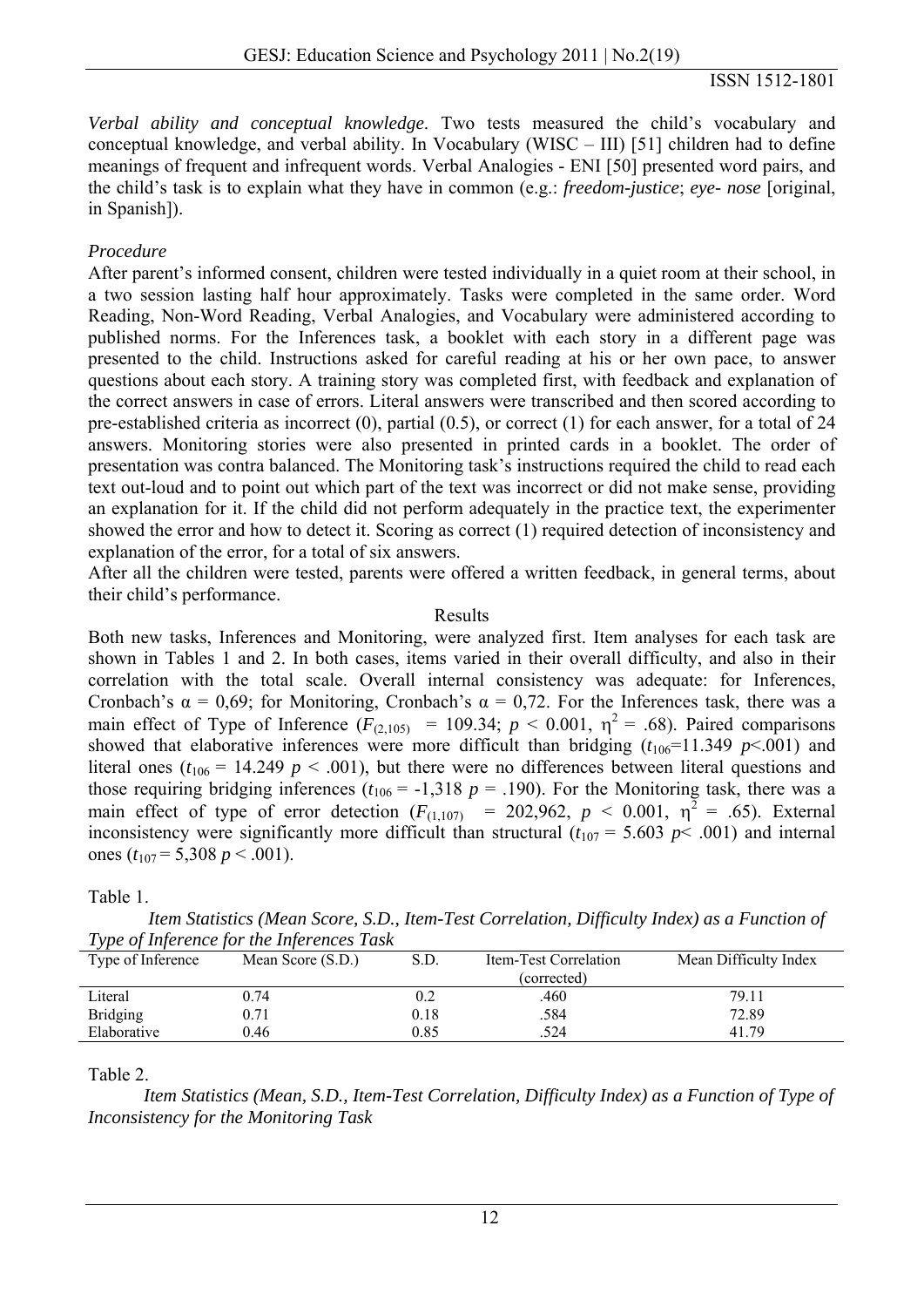| Item           | Type of Inconsistency    | Mean | S.D. | Item-Test Correlation<br>(corrected) | Difficulty Index |
|----------------|--------------------------|------|------|--------------------------------------|------------------|
|                | Internal inconsistency   | 0.70 | 0.46 | 0.359                                | 29.6             |
| 2              | Internal inconsistency   | 0.42 | 0.50 | 0.495                                | 58.3             |
| 3              |                          | 0.34 |      |                                      | 65.7             |
|                | Structural inconsistency |      | 0.48 | 0.342                                |                  |
| $\overline{4}$ | External inconsistency   | 0.43 | 0.50 | 0.448                                | 56.5             |
|                | Structural inconsistency | 0.39 | 0.49 | 0.586                                | 61.1             |
| 6              | External inconsistency   | 0.28 | 0.45 | 0.507                                | 72.2             |

Descriptive statistics for Inferences, Monitoring, and tests for basic reading skills and word and conceptual knowledge are shown in Table 3. Measures approximated normal distribution, with values of skewness and kurtosis under 1. Correlations between these tests are shown in Table 4. Inferences and Monitoring presented a significant and middle sized correlation (*r* = 0.49). They also both exhibited significant and similar magnitude correlations with Vocabulary and Verbal Analogies (*r* between 0.30 - 0.60). On the contrary, correlations between these four measures and the decoding one (a combination of Word and Non-Word Reading) were low and non-significant.

#### Table 3.

 *Descriptive Statistics (Mean, S.D., Min and Max Scores, Skewness and Kurtosis) for Inferences, Monitoring, Word Reading, Non-Word Reading, Vocabulary and Verbal Analogies* 

| Task             | Min | Max | Mean  | S.D. | <b>Skewness</b> | Kurtosis |
|------------------|-----|-----|-------|------|-----------------|----------|
| Inferences       |     | 21  | 14.76 | 3.83 | $-79$           | .74      |
| Monitoring       |     | 6   | 2.58  | 1.84 | .13             | $-1.25$  |
| Decoding         | 14  | 19  | 17.35 | 1.10 | $-1.17$         | .806     |
| Vocabulary       |     | 38  | 17.91 | 6.97 | .23             | $-.07$   |
| Verbal Analogies |     |     | 6.17  | 2.12 | $-41$           | .47      |

## Table 4.

 *Correlations Between Inferences, Monitoring, Word and Non-Word Reading, Vocabulary and Verbal Analogies*

| $\cdot$                                          |                          |                          |                          |         |         |
|--------------------------------------------------|--------------------------|--------------------------|--------------------------|---------|---------|
| Task                                             |                          |                          |                          |         | O       |
| 1. Inferences                                    | $.493*$                  | .088                     | .099                     | $.318*$ | $.451*$ |
| 2. Monitoring                                    | $\overline{\phantom{0}}$ | .102                     | .090                     | $.540*$ | $.608*$ |
| 3. Word Reading                                  |                          | $\overline{\phantom{0}}$ | .071                     | .068    | .168    |
| 4. Non-Word Reading                              |                          |                          | $\overline{\phantom{0}}$ | $.320*$ | .150    |
| 5. Vocabulary                                    |                          |                          |                          |         | $.522*$ |
| 6. Verbal Analogies                              |                          |                          |                          |         |         |
| $\sim$ $\sim$ $\sim$ $\sim$ $\sim$ $\sim$ $\sim$ |                          |                          |                          |         |         |

\* *p <* 0.01 (2-tailed).

## Discussion

We have presented two tasks aimed at measuring inferential and monitoring reading comprehension abilities for Spanish speaking 8-9 years-old children. The Inferences task was an adaptation of Cain and Oak hill's [32]. The Monitoring task was based on the error detection paradigm employed by Marksman [45]. In both cases, stories were adapted according to Spanish grammar, lexicon, and local children's general knowledge. Items were systematically constructed to reflect psycholinguistic variables: type of inference (questions about literal content, anaphoric or bridging, and elaborative inferences); and type of error to be monitored (internal, structural, or external inconsistency). Length of the stories was taken care of, as well as distance of key information within the story.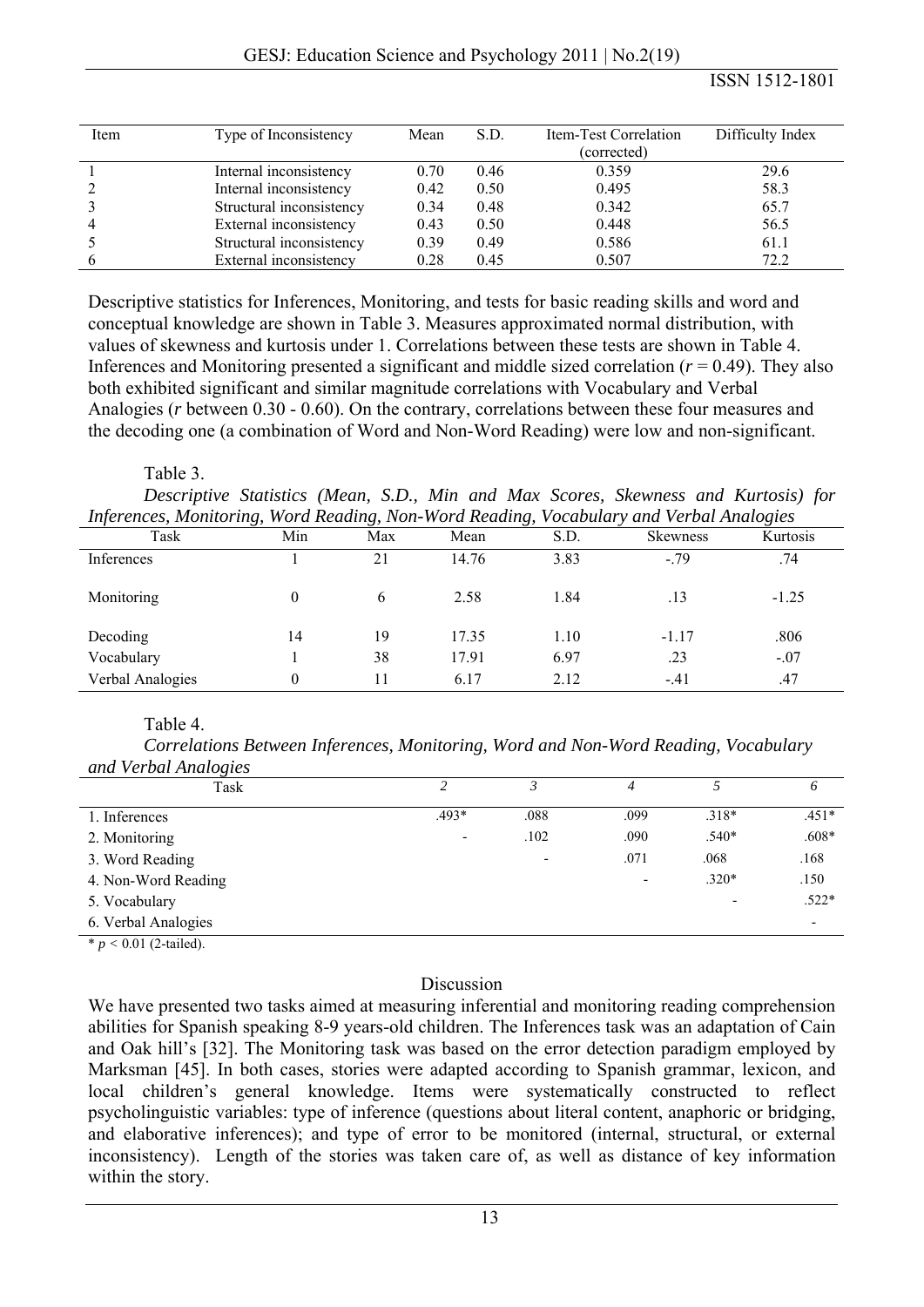Overall distribution of Inferences and Monitoring scores was normal. Regarding reliability, internal consistency indexes were psychometrically adequate, Combat's  $\alpha$  =.69 for Inferences and Combat's  $\alpha$  =.72 for Monitoring. Test items varied in their correlation with the total score and in difficulty, providing adequate sampling. Difficulty was associated with the psycholinguistic requirements. For the Inferences task, literal questions were significantly easier than those requiring bridging and elaborative inferences, a result also obtained by Bower-Crane and Snowing [47], Cain and cols. [32, 5] and Nation et al. [21]. For the Monitoring task, internal inconsistencies were significantly more difficult than structural and internal ones, consistent with Jaramillo et al. [49] and Williams et al. [48].

Inferences and Monitoring presented significant and middle sized correlations between them, and with Vocabulary and Verbal Analogies. Cain et al. [5] also found an association between text-level variables and Vocabulary, but poorer correlations between inferential skills and error detection. The close relationship between inferences and monitoring could be supporting Marksman [45] who argued that monitoring depends on a global representation of the text, which requires inferences. Oak hill et al. [46] also made the suggestion that monitoring relied on a unified and coherent mental model of the text. Also in line with the previous literature, both these text-level comprehension factors seem to rely, or interact with, more general verbal abilities and semantic knowledge [5, 35, 21]. On the contrary, decoding skills were not significantly related with any of these measures. This pattern of results was also found by several authors who established that poor comprehend could have normal decoding skills with impairment in some aspect of reading comprehension [25, 8, 11]. For psychometric purposes, the pattern of moderate and poor correlations between inferences, monitoring, decoding skills, vocabulary and verbal analogies provides convergent and discriminate validity to the tests presented here. In addition, they add to the comprehension literature, again showing that around 8-9 years old, extracting meaning from a text is not relevantly tied to reading words and sentences, but to general semantic knowledge and verbal ability.

In synthesis, we have developed and validated two tests aimed at reading comprehension abilities, Inferences and Monitoring. Since they were designed following psycholinguistic criteria, they take into account the type of inference required, or type of error the child has to monitor. The tests have adequate reliability and convergent – discriminate validity. Both tasks could be employed in other Spanish speaking contexts, provided that researchers make appropriate changes related to Spanish lexical differences, and local children's general knowledge.

# **References**

- 1. Kintsch, W. The role of knowledge in discourse processing: A construction-integration model. Psychological Review, 1988, 95, 163–182.
- 2. Surname, Initials. Title of article. Name of journal, year, volume, number, pages.
- 3. Kintsch, W. Comprehension: A paradigm for cognition. New York: Cambridge University Press, 1998.
- 4. Gernsbacher, M. A., Varner, K. R., Faust, M. E.. Investigating individual differences in general comprehension skill. Journal of Experimental Psychology: Learning, Memory, and Cognition, 16, 1990, 430–445.
- 5. Graesser, A. C., Singer, M., Trabasso, T. Construction inferences during narrative comprehension. Psychological Review, 1994, 101, 371–395.
- 6. Cain, K., Oakhill, J., Bryant, P. E. Children's reading comprehension ability: Concurrent prediction by working memory, verbal ability, and component skill. Journal of Educational Psychology, 2004, 96, 671–681.
- 7. Kendeou, P., Bohn-Gettler, C., White, M. J., van den Broek, P. Children's inference generation across different media. Journal of Research in Reading, 2008, 31, 259-272.
- 8. Nation, K. Children's reading comprehension difficulties. In N.J. Snowing, & Ch. Hulme (Eds.), The Science of Reading: a Handbook (248-265). Victoria: Blackwell Publishin, 2005.
- 9. Nation, K., Snowling, M. J. Semantic processing and the development of word recognition skills: Evidence from children with reading comprehension difficulties. Journal of Memory and Language, 1998, 39, 85–101.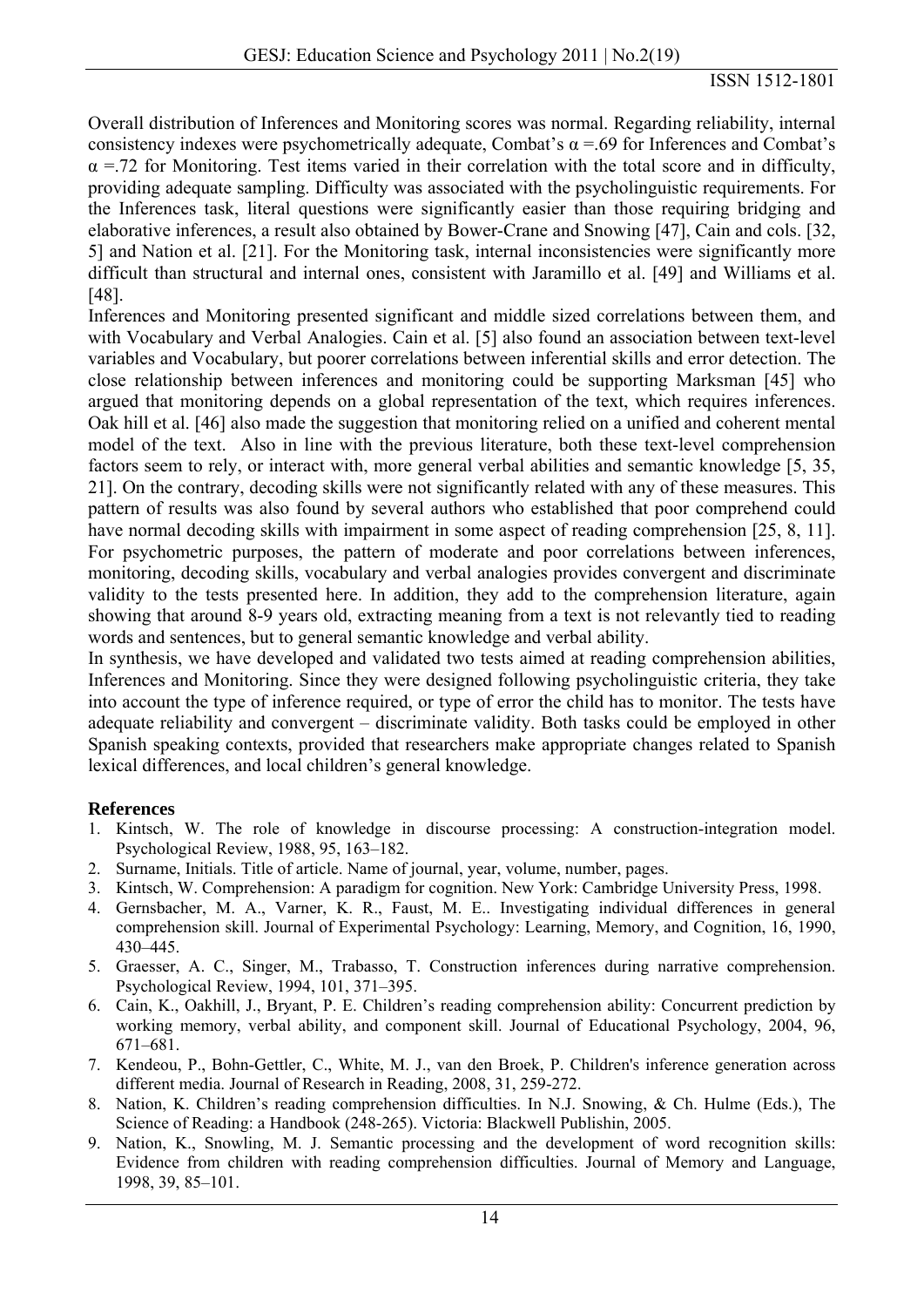- 10. Perfetti, C. A. (2010). Decoding, vocabulary, and comprehension: The golden triangle of reading skill. In M. G. McKeown & L. Kucan (Eds.), Bringing reading researchers to life: Essays in honor of Isabel Beck (pp. 291-303). New York: Guilford, 2010.
- 11. Spooner, A., Gathercole, S. E., Baddeley, A. D. Does weak reading comprehension reflect an integration deficit? Journal of Research in Reading, 2006, 29, 173-193.
- 12. Stothard, S.E., Hulme, C.. A comparison of phonological skills in children with reading comprehension difficulties and children with word reading difficulties, Journal of Child Psychology and Child Psychiatry, 1996, 36, 399–408.
- 13. Perfetti, C. A. Reading ability. New York: Oxford University Press, 1985.
- 14. Adams, M. J. Beginning to read: Thinking and learning abut print. Cambridge, MA: MIT Press, 1990.
- 15. Carrillo, M. S. Developmental of phonological awareness and reading acquisition. Reading and Writing, 1994, 6, 279-298.
- 16. Defior-Citoler, S.A. La conciencia fonológica y la adquisición de la lectoescritura. Infancia y Aprendizaje, 1994, 67-68, 91-113.
- 17. Goswami, U.. Phonological representations, reading development and dyslexia: towards a crosslinguistic theoretical framework. Dislexia, 2000, 6, 133-151.
- 18. Metsala, J., Ehri, L. C. Word recognition in beginning reading. Hillsdale, New Jersey: Erlbaum, 1998.
- 19. Stanovich, K. E., Siegel, L. The phenotypic performance of reading disables children: a regresión based test of the phonological-core variable difference model. Journal of Educational Psychology, 1994, 86, 221-234.
- 20. Vellutino, F.R., Scanlon, D.M. Emergency literacy skills, early instruction and individual differences as determinants or difficulties in learning to read: The case for early intervention. In S. Neuman y D. Dickinson (Eds.), Handbook of early literacy research (pp. 295-321). Londres: The Guildford Press., 2002.
- 21. Cain, K., Oakhill, J. Profiles of children with specific reading comprehension difficulties. British Journal of Educational Psychology, 2006, 76, 683–696.
- 22. Nation, K., Clarke, P., Snowling, M. General cognitive ability in children with reading comprehension difficulties. British Journal of Educational Psychology, 2002, 72, 549.
- 23. Oakhill, J. V. Children's difficulties in reading comprehension. Educational Psychology Review, 1993, 5, 223–237.
- 24. Oakhill, J. V., Yuill, N. Pronoun resolution in skilled and less-skilled comprehenders: Effects of memory load and inferential complexity. Language and Speech, 1986, 29, 25-37.
- 25. Yuill, N. M., Oakhill, J. V. Children's problems in text comprehension: An experimental investigation. Cambridge: UK: Cambridge University Press, 1991.
- 26. Nation, K., Cocksey, J., Taylor, J. S. H., Bishop, D. V. M. A longitudinal investigation of the early reading and language skills in children with poor reading comprehension. Journal of Child Psychology and Psychiatry, 2010, 51, 9, 1031–1039.
- 27. Anderson, R. C., Freebody, P. Vocabulary knowledge. In J. Guthrie (Ed.), Comprehension and teaching: Research reviews (pp. 77–117). Newark, DE: International Reading Association, 1981.
- 28. Joshi, R. M. Vocabulary: A critical component of comprehension. Reading & Writing Quarterly, 2005, 21, 209–219.
- 29. Nagy, W. E. Met linguistic awareness and the vocabulary-comprehension connection. In R. K. Wagner, A. E. Muse, & K. R. Tannenbaum (Eds.), Vocabulary acquisition: Implications for reading comprehension (pp. 52–77). New York: Guilford Press, 2007.
- 30. Ricketts, J., Nation, K., Bishop, D. V. M. Vocabulary is important for some, but not all reading skills. Scientific Studies of Reading, 2007, 11, 235–257.
- 31. Stahl, S. A., Fairbanks, M. M. The effects of vocabulary instruction: A model-based meta-analysis. Review of Educational Research, 1986, 56, 72–110.
- 32. Neal, M. D. Neal Analysis of Reading Ability-Revised (NARA-II). Windsor, UK: NFER, 1997.
- 33. Cain, K., Oak hill, J. V. Inference making ability and its relation to comprehension failure. Reading and Writing, 1999, 11, 489-503.
- 34. Cuetos, F., Rodríguez, B., Ruano, E. Evaluación de los Procesos Lectores. Madrid: TEA Ediciones, 2000.